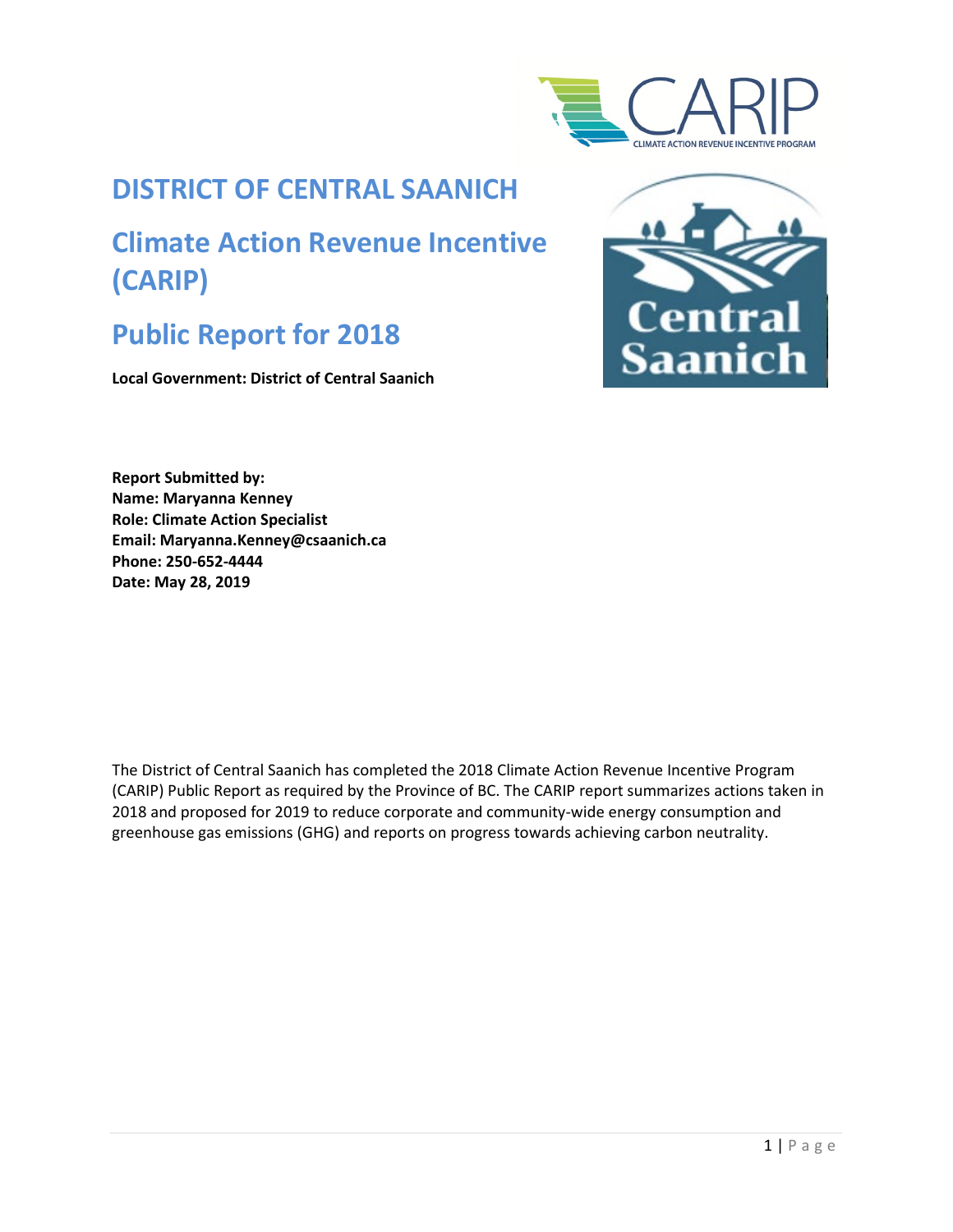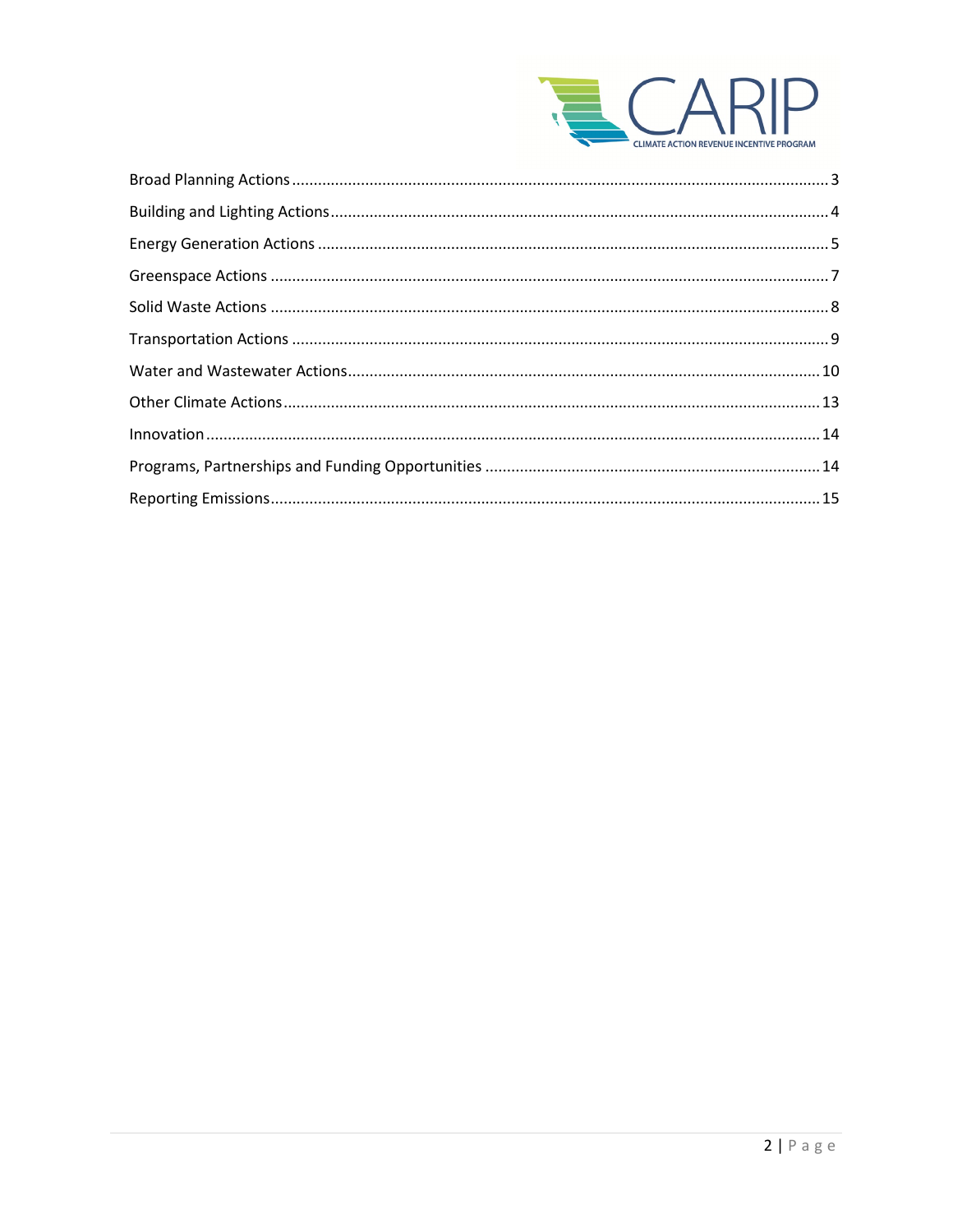

## **2018 BROAD PLANNING ACTIONS**

## <span id="page-2-0"></span>**Broad Planning Actions**

Broad Planning refers to high level planning that sets the stage for GHG emissions reductions, including plans such as Official Community Plans, Integrated Community Sustainability Plans, Climate Action Plans or Community Energy Emissions Plans. Land use planning that focuses on Smart Growth principles (compact, complete, connected, and centred) plays an especially important role in energy and GHG reduction.

| Q 6 + Q 7 Community-Wide Broad Planning Actions Taken in 2018 + Additional Actions             |  |
|------------------------------------------------------------------------------------------------|--|
| Started Residential Infill and Densification Study.                                            |  |
| Developed Saanichton Village Plan-Consultation and Terms of Reference.                         |  |
| Drafted Farm Worker Housing-Policy and Regulations.                                            |  |
| Accepted Regional Growth Strategy.                                                             |  |
| Central Saanich Council approved Climate Leadership Plan.                                      |  |
| Contributed to Regional Electric Vehicle Electric Bike Charging Infrastructure Strategy.       |  |
| Q 8 Community-Wide Broad Planning Actions Proposed for 2019                                    |  |
| Support compact communities through ongoing work on Residential Infill and Densification Study |  |
| and provide design guidelines with climate adaptation considerations.                          |  |
| Develop a framework for monitoring progress towards achieving the goals and targets listed in  |  |
| Central Saanich's Climate Leadership Plan.                                                     |  |
| Compile climate impacts relevant to Central Saanich to inform adaptation planning.             |  |
| Update the Tree Protection Bylaw to enhance tree protection and replacement.                   |  |
| Saanichton Village Design Plan - including guidelines for sustainable design.                  |  |

| Q 9 + Q 10 Corporate Broad Planning Actions Taken in 2018 + Additional Actions             |  |  |
|--------------------------------------------------------------------------------------------|--|--|
|                                                                                            |  |  |
|                                                                                            |  |  |
|                                                                                            |  |  |
|                                                                                            |  |  |
|                                                                                            |  |  |
| Q 11 Corporate Broad Planning Actions Proposed for 2019                                    |  |  |
| Hire a Climate Action Specialist until February 2020.                                      |  |  |
| Develop local policy changes in support of Regional Electric Vehicle/Bike charge Strategy. |  |  |
| Apply a climate lens to District projects to see reductions in GHG emissions.              |  |  |
|                                                                                            |  |  |
|                                                                                            |  |  |
|                                                                                            |  |  |

**Broad Planning**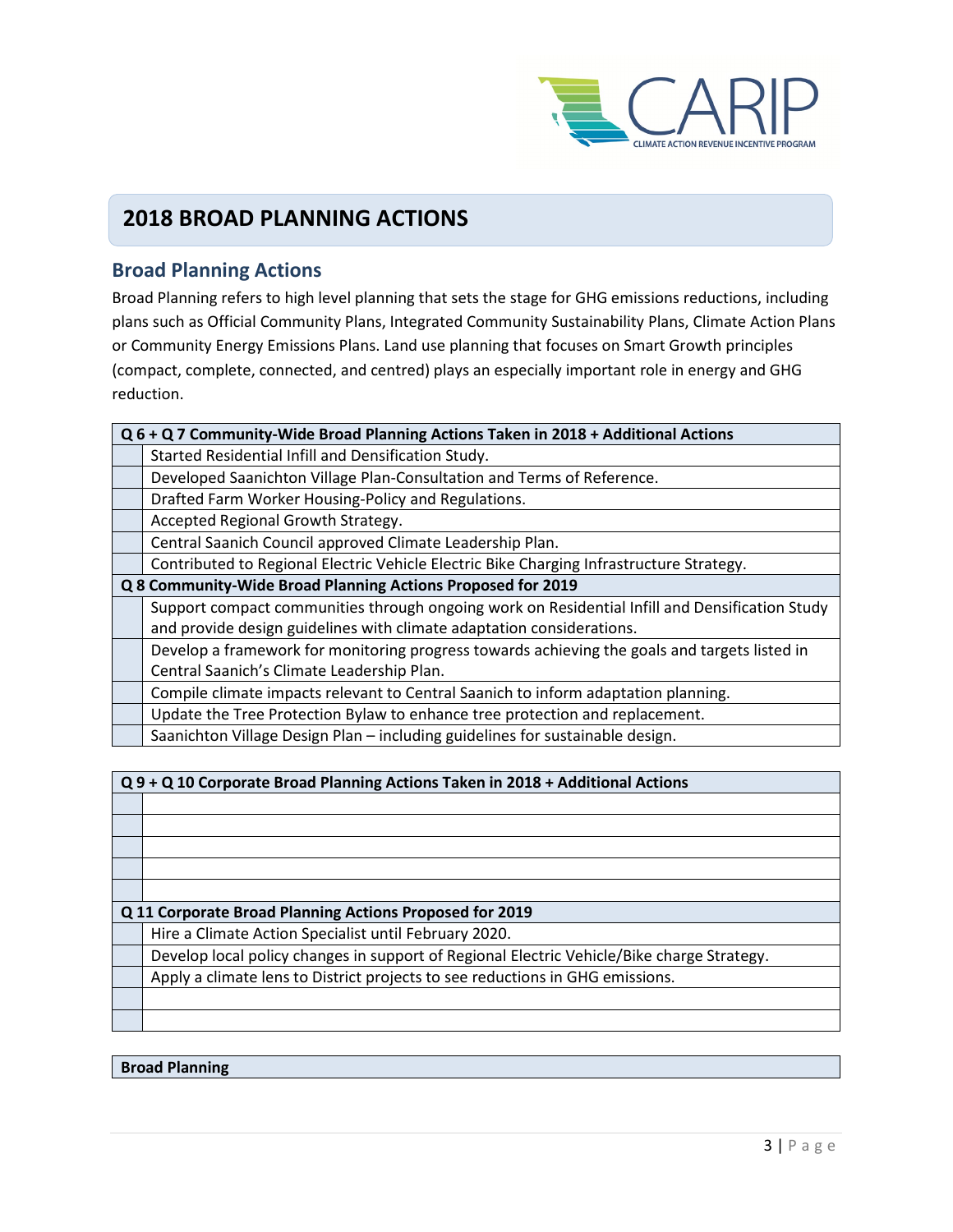

| Q 12 What is (are) your<br>Target of 33% reduction in GHG emissions below 2007 levels by<br>current GHG reduction<br>2020 and 80% below by 2050.<br>target(s)? |                                                                                   |            |
|----------------------------------------------------------------------------------------------------------------------------------------------------------------|-----------------------------------------------------------------------------------|------------|
| inventory (e.g. CEEI or another inventory)?                                                                                                                    | Q 13 Are you familiar with your local government's community energy and emissions | <b>Yes</b> |
| Q 14 What plans, policies or guidelines govern the implementation of climate mitigation                                                                        |                                                                                   |            |
| in your community?                                                                                                                                             |                                                                                   |            |
| <b>Community Energy and Emissions Plan</b>                                                                                                                     |                                                                                   | <b>Yes</b> |
| Integrated Community Sustainability Plan<br>٠                                                                                                                  |                                                                                   | <b>No</b>  |
| Community- Wide Climate Action Plan<br>$\bullet$                                                                                                               |                                                                                   | <b>Yes</b> |
| <b>Official Community Plan</b><br>$\bullet$                                                                                                                    |                                                                                   | <b>Yes</b> |
| <b>Regional Growth Strategy</b>                                                                                                                                |                                                                                   | <b>Yes</b> |
| Do not have a plan<br>$\bullet$                                                                                                                                |                                                                                   |            |
| Other:                                                                                                                                                         |                                                                                   |            |
| Q 15 Does your local government have a corporate GHG reduction plan?                                                                                           |                                                                                   | <b>Yes</b> |

# **2018 BUILDING AND LIGHTING ACTIONS**

## <span id="page-3-0"></span>**Building and Lighting Actions**

Low-carbon buildings use the minimum amount of energy needed to provide comfort and safety for their inhabitants and tap into renewable energy sources for heating, cooling and power. These buildings can save money, especially when calculated over the long term. This category also includes reductions realized from energy efficient street lights and lights in parks or other public spaces.

| Q 16 + Q 17 Community-Wide Building and Lighting Actions Taken in 2018 + Additional Actions      |  |  |
|--------------------------------------------------------------------------------------------------|--|--|
| Energy Step Code-Consultation and Implementation.                                                |  |  |
| Public consultation on infill and densification in existing, serviced residential areas.         |  |  |
| Participated in submission of Transition 2050 Residential Retrofit Acceleration Project grant.   |  |  |
|                                                                                                  |  |  |
|                                                                                                  |  |  |
| Q 18 Community-Wide Building and Lighting Actions Proposed for 2019                              |  |  |
| Ongoing public consultation on infill and densification in existing, serviced residential areas. |  |  |
| Participate in Transition 2050 Residential Retrofit Acceleration Project team and partners.      |  |  |
|                                                                                                  |  |  |
|                                                                                                  |  |  |
|                                                                                                  |  |  |

| $Q$ 19 + Q 20 Corporate Building and Lighting Actions Taken in 2018 + Additional Actions       |  |
|------------------------------------------------------------------------------------------------|--|
| Municipal Hall retrofit (substantially completed).                                             |  |
| Ongoing selection of energy efficient technologies for lighting, HVAC equipment, exhaust fans, |  |
| overhead door openers, dishwashers and appliances.                                             |  |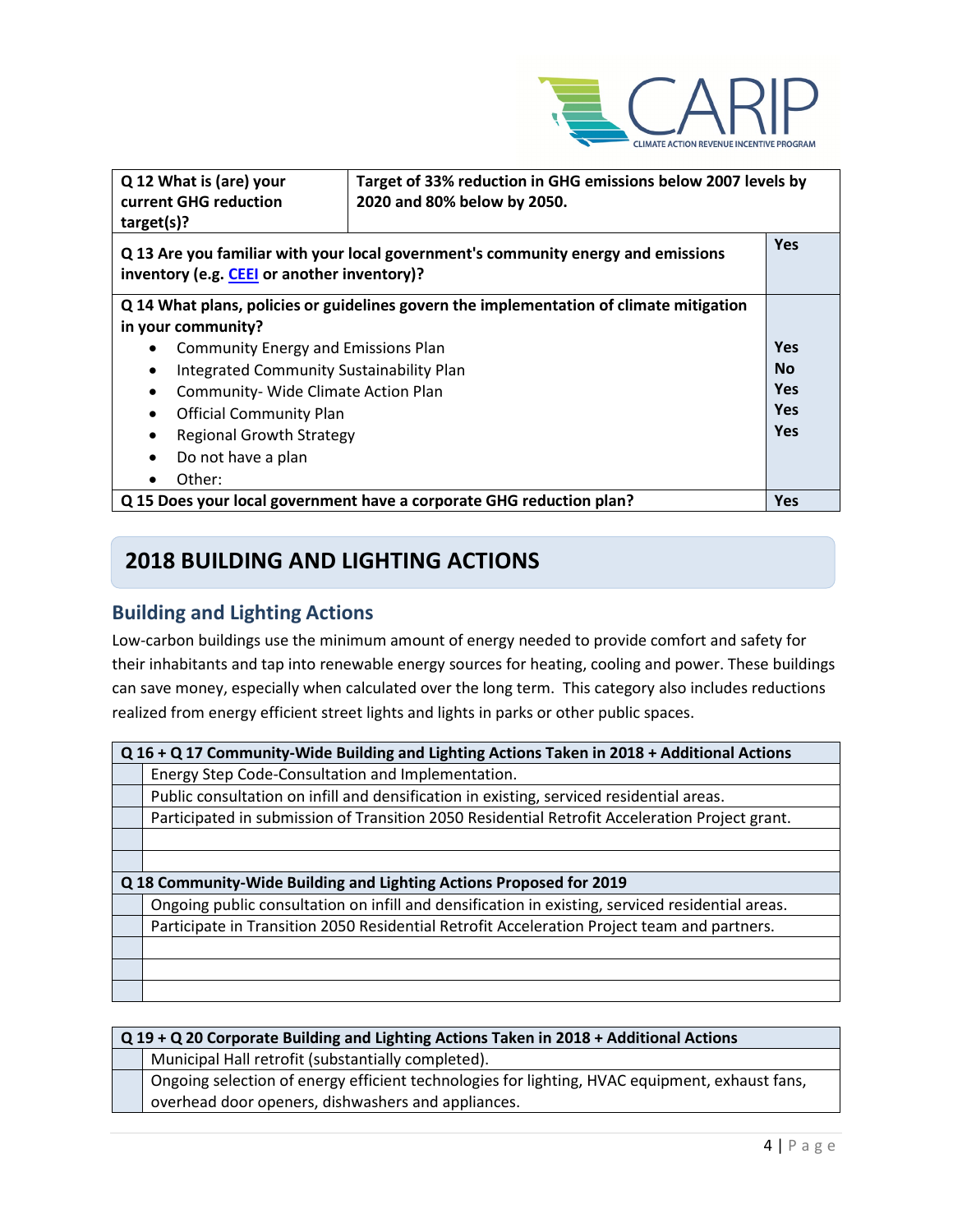

| Ongoing replacement of taps, toilets, urinals, shower heads to those that conserve water.        |  |  |
|--------------------------------------------------------------------------------------------------|--|--|
| Continue installation of programmable thermostats, occupancy sensors for lighting, reducing heat |  |  |
| loss/gain by weather striping; added insulation and selection of energy efficient windows.       |  |  |
|                                                                                                  |  |  |
| Q 21 Corporate Building and Lighting Actions Proposed for 2019                                   |  |  |
| Ongoing selection of energy efficient technologies for lighting, HVAC equipment, exhaust fans,   |  |  |
| overhead door openers, dishwashers and appliances.                                               |  |  |
| Ongoing replacement of taps, toilets, urinals, shower heads to those that conserve water.        |  |  |
| Continue installation of programmable thermostats, occupancy sensors for lighting, reducing heat |  |  |
| loss/gain by weather striping; added insulation and selection of energy efficient windows.       |  |  |
| Apply for Surf Rider green business certification.                                               |  |  |
| Investigate how to develop a Property Assessed Clean Energy Program (PACE) to incent building    |  |  |
| retrofits.                                                                                       |  |  |

#### **Building and Lighting**

The Province has committed to taking incremental steps to increase energy-efficiency requirements in the BC Building Code to make buildings net-zero energy ready by 2032. The BC Energy Step Code--a part of the BC Building Code--supports that effort

| Q 22 Is your local government aware of the BC Energy Step Code?     | Yes |
|---------------------------------------------------------------------|-----|
| Q 23 Is your local government implementing the BC Energy Step Code? | Yes |

# **P5 2018 ENERGY GENERATION ACTIONS**

## <span id="page-4-0"></span>**Energy Generation Actions**

A transition to renewable or low-emission energy sources for heating, cooling and power supports large, long-term GHG emissions reductions. Renewable energy including waste heat recovery (e.g. from biogas and biomass), geo-exchange, micro hydroelectric, solar thermal and solar photovoltaic, heat pumps, tidal, wave, and wind energy can be implemented at different scales, e.g. in individual homes, or integrated across neighbourhoods through district energy or co-generation systems.

| Q 24 + Q 25 Community-Wide Energy Generation Actions Taken in 2018 + Additional Actions |  |
|-----------------------------------------------------------------------------------------|--|
| Participated in regional (CRD) conversations and inter-municipal working group.         |  |
|                                                                                         |  |
|                                                                                         |  |
|                                                                                         |  |
|                                                                                         |  |
| Q 26 Community-Wide Energy Generation Actions Proposed for 2019                         |  |
| Participate in regional (CRD) conversations and inter-municipal working group.          |  |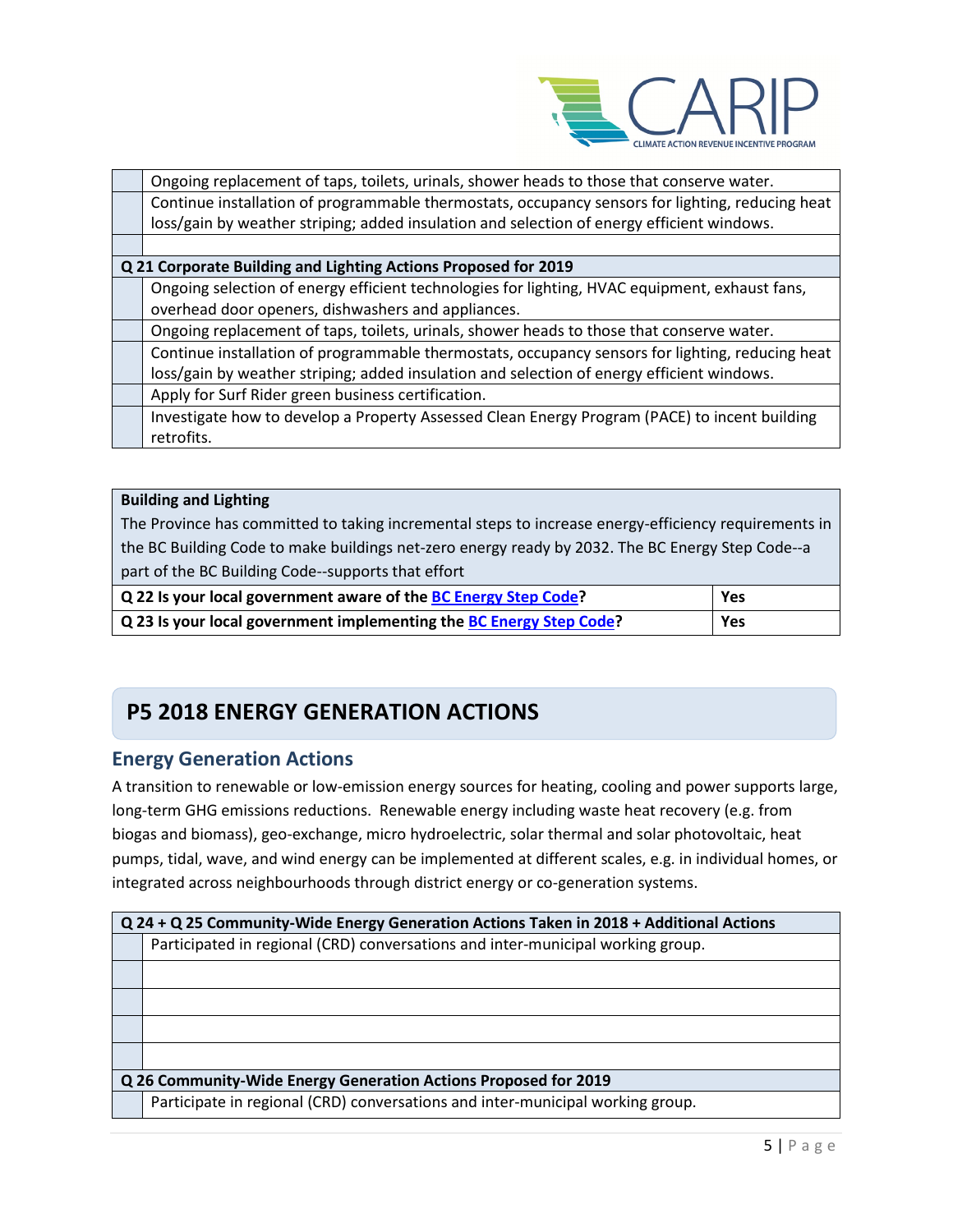

| Q 27 + Q 28 Corporate Energy Generation Actions Taken in 2018 + Additional Actions                |  |  |
|---------------------------------------------------------------------------------------------------|--|--|
| Developed Solar Photovoltaic Demonstration Project at Fire Hall #1.                               |  |  |
|                                                                                                   |  |  |
|                                                                                                   |  |  |
|                                                                                                   |  |  |
|                                                                                                   |  |  |
|                                                                                                   |  |  |
| Q 29 Corporate Energy Generation Actions Proposed for 2019                                        |  |  |
|                                                                                                   |  |  |
| Install solar power demonstration project at Fire Hall #1 with the aim of becoming the first net- |  |  |
| zero Fire Hall in BC.                                                                             |  |  |
|                                                                                                   |  |  |
|                                                                                                   |  |  |
|                                                                                                   |  |  |
|                                                                                                   |  |  |
|                                                                                                   |  |  |

| <b>Energy Generation</b>                                                                    |           |
|---------------------------------------------------------------------------------------------|-----------|
| Q 30 Is your local government developing, or constructing a                                 |           |
| district energy system                                                                      | <b>No</b> |
| renewable energy system<br>$\bullet$                                                        | Yes       |
| none of the above<br>$\bullet$                                                              |           |
| Q 31 Is your local government operating a                                                   |           |
| district energy system                                                                      | No        |
| renewable energy system<br>$\bullet$                                                        | Yes       |
| none of the above<br>$\bullet$                                                              |           |
| Q 32 Is your local government connected to a district energy system that is operated by     | <b>No</b> |
| another energy provider?                                                                    |           |
| Q 33 Are you familiar with the 2018 List of Funding Opportunities for Clean Energy Projects |           |
| <b>Led by First Nations and Local Governments?</b>                                          |           |

# **2018 GREENSPACE/NATURAL RESOURCE PROTECTION ACTIONS**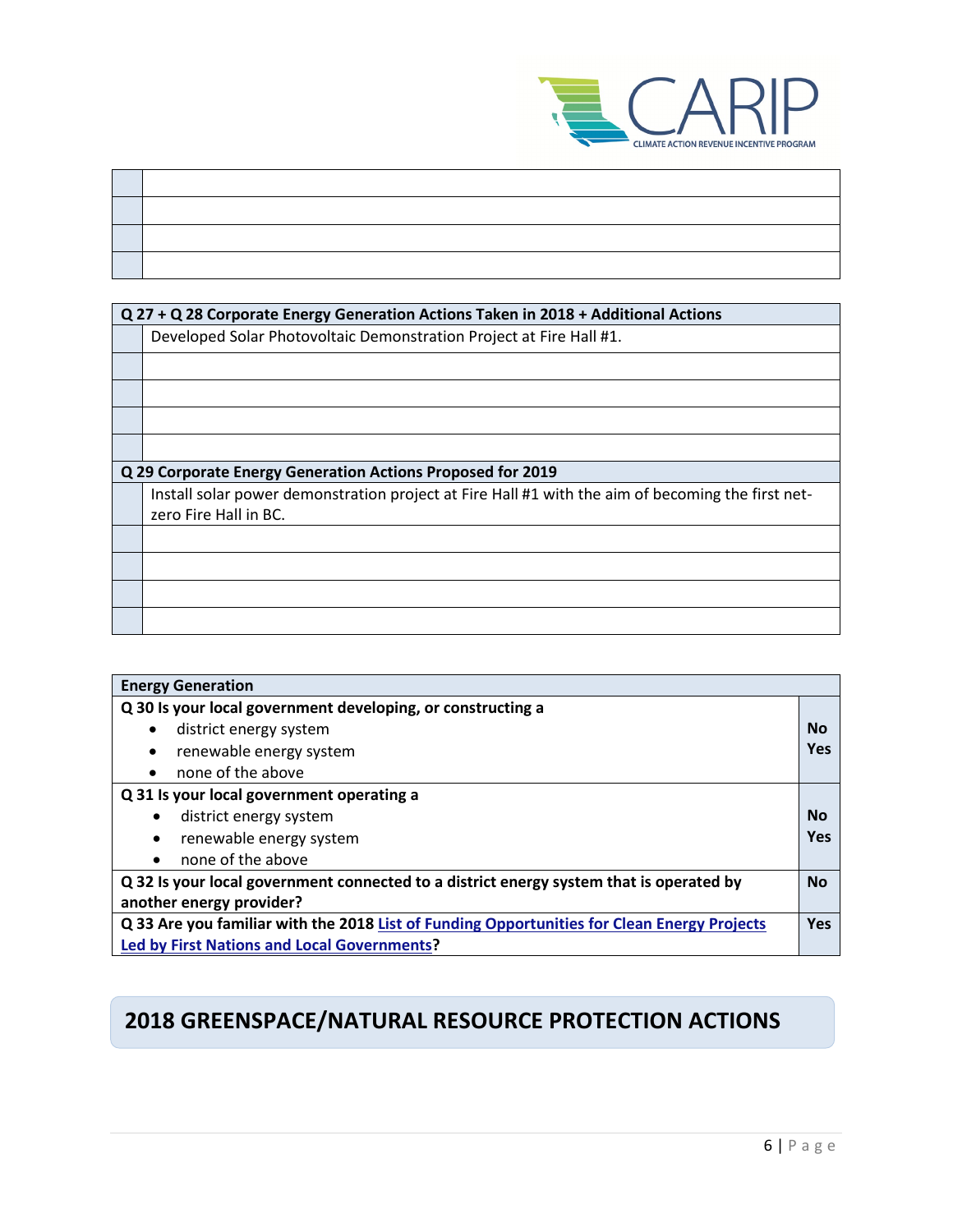

## <span id="page-6-0"></span>**Greenspace Actions**

Greenspace/Natural Resource Protection refers to the creation of parks and greenways, boulevards, community forests, urban agriculture, riparian areas, gardens, recreation/school sites, and other green spaces, such as remediated brownfield/contaminated sites as well as the protection of wetlands, waterways and other naturally occurring features.

| 41) | Q 34 + Q 36 Community-Wide Greenspace Actions Taken in 2018 + Additional Actions (Q 35 below Q |
|-----|------------------------------------------------------------------------------------------------|
|     | Applied for grant funding for tree planting programs and partner with stewardship/community    |
|     | groups and educational facilities (planted an orchard at Newman Farm).                         |
|     | Continued agricultural stewardship of the District-owned Newman Farm through the Farmlands     |
|     | Trust Society.                                                                                 |
|     | Updating Tree Protection Bylaw to enhance tree protection and replacement.                     |
|     |                                                                                                |
|     |                                                                                                |
|     | Q 37 Community-Wide Greenspace Actions Proposed for 2019                                       |
|     | Apply for grant funding for tree planting programs and partner with stewardship/community      |
|     | groups and educational facilities.                                                             |
|     | Continue agricultural stewardship of the District-owned Newman Farm through the Farmlands      |
|     | Trust Society.                                                                                 |
|     |                                                                                                |
|     |                                                                                                |
|     |                                                                                                |

| Q 38 + Q 39 Corporate Greenspace Actions Taken in 2018 + Additional Actions                           |  |
|-------------------------------------------------------------------------------------------------------|--|
| Coordinated Tree Appreciation Day tree/shrub planting event.                                          |  |
| Continued tree planting in natural spaces. Ongoing invasive plant removal program with local          |  |
| stewardship groups.                                                                                   |  |
| Continued to plant native species trees and shrubs enhancing the existing ecosystem.                  |  |
|                                                                                                       |  |
|                                                                                                       |  |
| Q 40 Corporate Greenspace Actions Proposed for 2019                                                   |  |
| Include list of drought tolerant plants in design guidelines for Residential Infill and Densification |  |
| project.                                                                                              |  |
| Update existing Tree Bylaw and provide suggested species list according to climate projections.       |  |
|                                                                                                       |  |
|                                                                                                       |  |
|                                                                                                       |  |

| Greenspace                                                                     |           |
|--------------------------------------------------------------------------------|-----------|
| Q 41 Does your local government have urban forest policies, plans or programs? | <b>No</b> |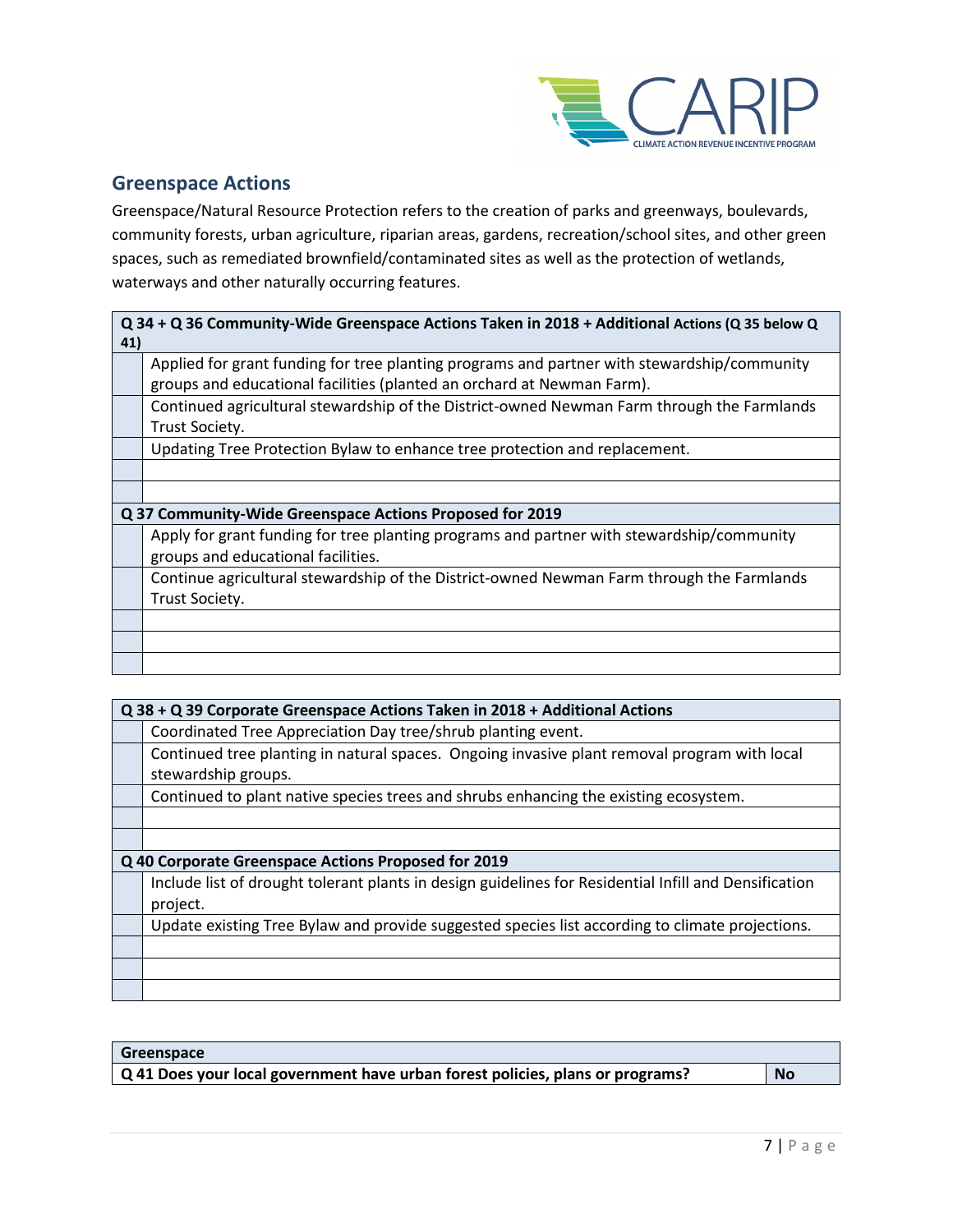

<span id="page-7-0"></span>

| $\mid$ Q 35. Does your local government have policies, plans or programs to support local food | Yes |
|------------------------------------------------------------------------------------------------|-----|
| production?                                                                                    |     |

# **2018 SOLID WASTE ACTIONS**

## **Solid Waste Actions**

Reducing, reusing, recycling, recovering and managing the disposal of the residual solid waste minimizes environmental impacts and supports sustainable environmental management, greenhouse gas reductions, and improved air and water quality.

| Q 42 + Q 43 Community-Wide Solid Waste Actions Taken in 2018 + Additional Actions                  |  |
|----------------------------------------------------------------------------------------------------|--|
| Participated in community initiatives to separate/collect returnable beverage containers, to       |  |
| divert them from the waste stream (CRD blue box).                                                  |  |
|                                                                                                    |  |
|                                                                                                    |  |
|                                                                                                    |  |
|                                                                                                    |  |
| Q 44 Community-Wide Solid Waste Actions Proposed for 2019                                          |  |
| Participate in community initiatives to separate/collect returnable beverage containers, to divert |  |
| them from the waste stream (CRD blue box).                                                         |  |
|                                                                                                    |  |
|                                                                                                    |  |
|                                                                                                    |  |
|                                                                                                    |  |

| Q 45 + Q 46 Corporate Solid Waste Actions Taken in 2018 + Additional Actions                         |  |
|------------------------------------------------------------------------------------------------------|--|
| Continue recycling materials from worksites, concrete, asphalt and wood waste.                       |  |
| Continue ongoing recycling of wood waste, compost materials, metals (brass water-meter               |  |
| housings), plastics, batteries, asbestos pipes and oil containers at Public Works.                   |  |
| Continue to use tree wood waste repurposed for defining informal recreational trails.                |  |
| Separated and recycled soft plastics, Styrofoam, rigid plastics, foil-lined packaging, milk cartons, |  |
| batteries, cardboard, paper and returnable beverage containers at the Municipal Hall/Police          |  |
| Station, Public Services, Fire Station #1 and Central Saanich Cultural Centre.                       |  |
| Reduced paper print copies by sending Council agenda packages electronically.                        |  |
| Q 47 Corporate Solid Waste Actions Proposed for 2019                                                 |  |
| Separate and recycle soft plastics, Styrofoam, rigid plastics, foil-lined packaging, milk cartons,   |  |
| batteries, cardboard, paper and returnable beverage containers at the Municipal Hall/Police          |  |
| Station, Public Services, Fire Station #1 and Central Saanich Cultural Centre.                       |  |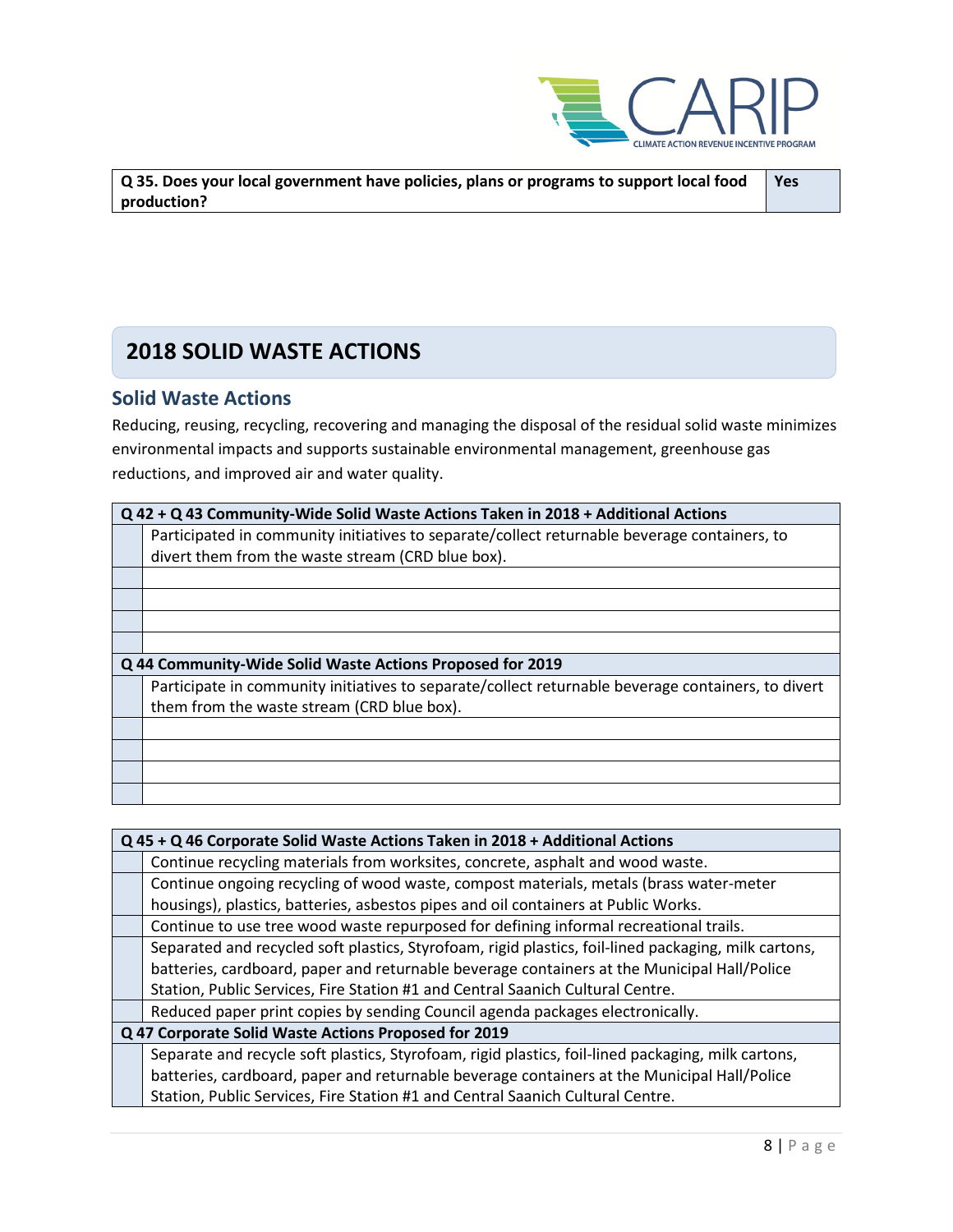

| the contract of the contract of the contract of the contract of the contract of |
|---------------------------------------------------------------------------------|
|                                                                                 |
|                                                                                 |
|                                                                                 |
|                                                                                 |

## **Solid Waste**

| Q 48 Does your local government have construction and demolition waste reduction     | <b>Yes</b> |
|--------------------------------------------------------------------------------------|------------|
| policies, plans or programs?                                                         |            |
| Q 49 Does your local government have organics reduction/diversion policies, plans or | Yes        |
| programs?                                                                            | (through   |
|                                                                                      | CRD)       |

# **2018 TRANSPORTATION ACTIONS**

## <span id="page-8-0"></span>**Transportation Actions**

Transportation actions that increase transportation system efficiency emphasize the movement of people and goods, and give priority to more efficient modes, e.g. walking, cycling and public transit, can contribute to reductions in GHG emissions and more livable communities.

| Q 50 + Q 51 Community-Wide Transportation Actions Taken in 2018 + Additional Actions                |  |
|-----------------------------------------------------------------------------------------------------|--|
| Installed Crosswalk in Saanichton Village.                                                          |  |
| Installed two level 2 electric vehicle charging station for public works.                           |  |
| Continued to evaluate rezoning applications for added density in existing village centres to locate |  |
| additional housing closer to jobs, services and transit (complete, compact communities).            |  |
| Installed Stelly's Cross Road Pedestrian path.                                                      |  |
|                                                                                                     |  |
| Q 52 Community-Wide Transportation Actions Proposed for 2019                                        |  |
| Work with the CRD's "Ready, set, roll" program at Keating Elementary School. Obtain baseline        |  |
| data for monitoring active transportation improvements.                                             |  |
| Active Transportation Project Charter presented to Central Saanich Council.                         |  |
| Develop Active Transportation Plan.                                                                 |  |
| Establish Transportation Advocacy Program for Central Saanich Council.                              |  |
| Significant improvements planned for Mt. Newton Pedestrian path.                                    |  |

| Q 53 + Q 54 Corporate Transportation Actions Taken in 2018 + Additional Actions |  |
|---------------------------------------------------------------------------------|--|
| Promotion of and staff participation in Bike/Walk to Work Week.                 |  |
| Continue to explore expansion opportunities for bicycle lane network.           |  |
| Right sizing fleet and reductions in emissions with new vehicle purchases.      |  |
| Signatory of Westcoast Green Fleet Pledge (on ramp partner).                    |  |
|                                                                                 |  |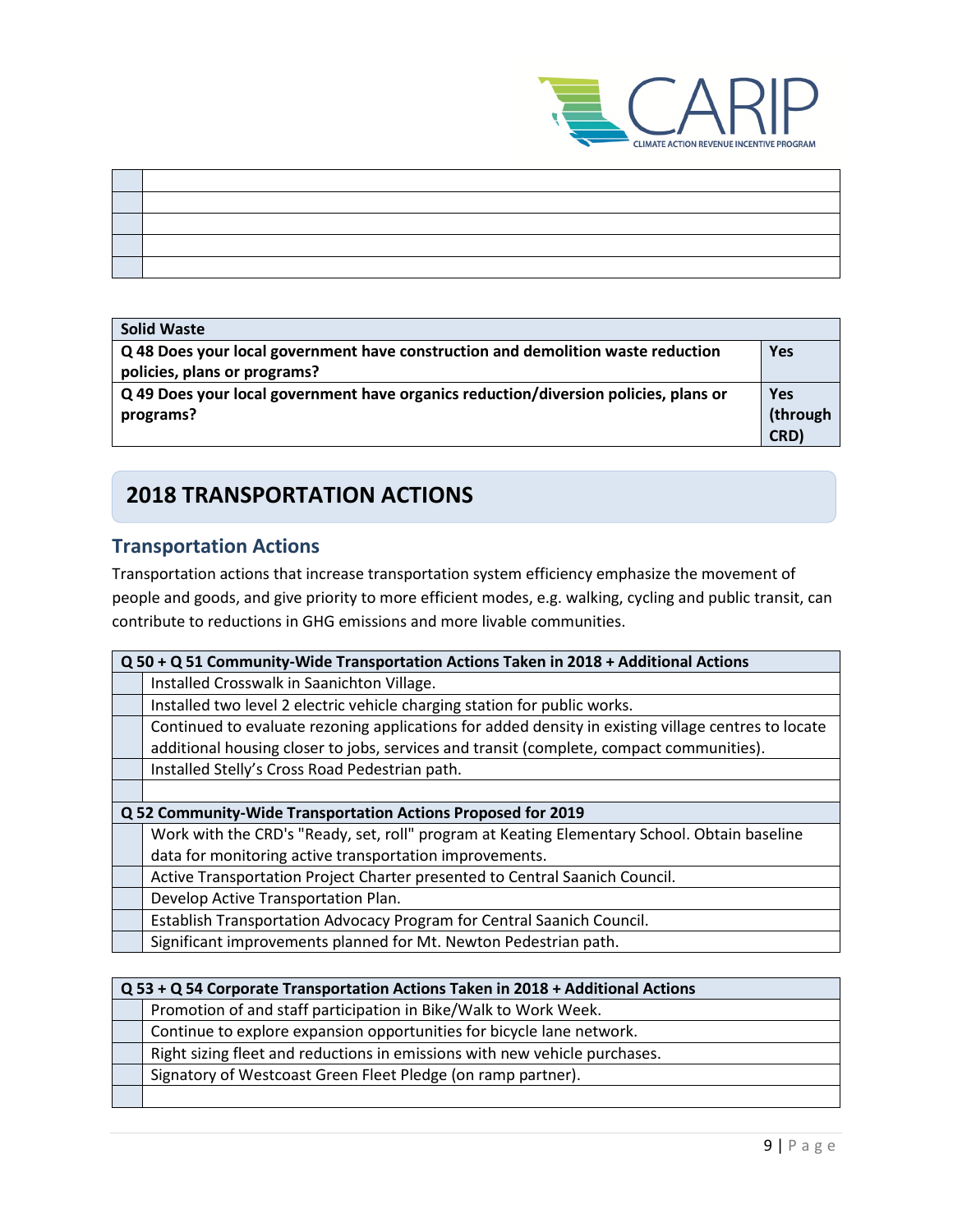

| Q 55 Corporate Transportation - Actions Proposed for 2019                                     |  |
|-----------------------------------------------------------------------------------------------|--|
| Promotion of and staff participation in Bike/Walk to Work Week.                               |  |
| Continue expansion of bicycle lane network.                                                   |  |
| Continue to right size fleet and reductions in emissions with new vehicle purchases.          |  |
| Explore opportunities to convert light duty fleet vehicles to electric.                       |  |
| Support development of local policy approaches to incent/regulate EV charging infrastructure. |  |
| Explore grant opportunities for public EV charging infrastructure.                            |  |
|                                                                                               |  |

| Transportation                                                                            |            |
|-------------------------------------------------------------------------------------------|------------|
| Q 56 Does your local government have policies, plans or programs to support:              |            |
| <b>Walking</b><br>$\bullet$                                                               | Yes        |
| Cycling<br>٠                                                                              | <b>Yes</b> |
| <b>Transit Use</b><br>$\bullet$                                                           | Yes        |
| Electric Vehicle Use<br>$\bullet$                                                         | <b>Yes</b> |
| Other (please specify)<br>$\bullet$                                                       |            |
| Q 57 Does your local government have a Transportation Demand Management (TDM)             |            |
| strategy (e.g. to reduce single-vehicle occupancy trips, increase travel options, provide |            |
| incentives to encourage individuals to modify travel behaviour)?                          |            |
| Q 58 Does your local government integrate its transportation and land use planning?       | <b>Yes</b> |

# **2018 WATER AND WASTEWATER ACTIONS**

## <span id="page-9-0"></span>**Water and Wastewater Actions**

Managing and reducing water consumption and wastewater is an important aspect of developing a sustainable built environment that supports healthy communities, protects ecological integrity, and reduces GHG emissions.

| Q 59 + Q 60 Community-Wide Water and Wastewater Actions Taken in 2018 + Additional Actions |  |
|--------------------------------------------------------------------------------------------|--|
| Promoted water conservation practices through CRD.                                         |  |
| Placed signage and promotional material to help the public understand what a Designated    |  |
| Sewage Area means to Brentwood Bay.                                                        |  |
| On going replacement of aging water services system.                                       |  |
| Worked with community (including Tsartlip First Nation) to address on going concerns about |  |
| water quality in Brentwood Bay.                                                            |  |
| Maber Flats drainage design.                                                               |  |
| Martindale monitoring.                                                                     |  |
| Q 61 Community-Wide Water and Wastewater Actions Proposed for 2019                         |  |
| Promotion of water conservation practices through CRD.                                     |  |
| Continued to help the public understand what a Designated Sewage Area means to Brentwood   |  |
| Bay through signage and promotional materials.                                             |  |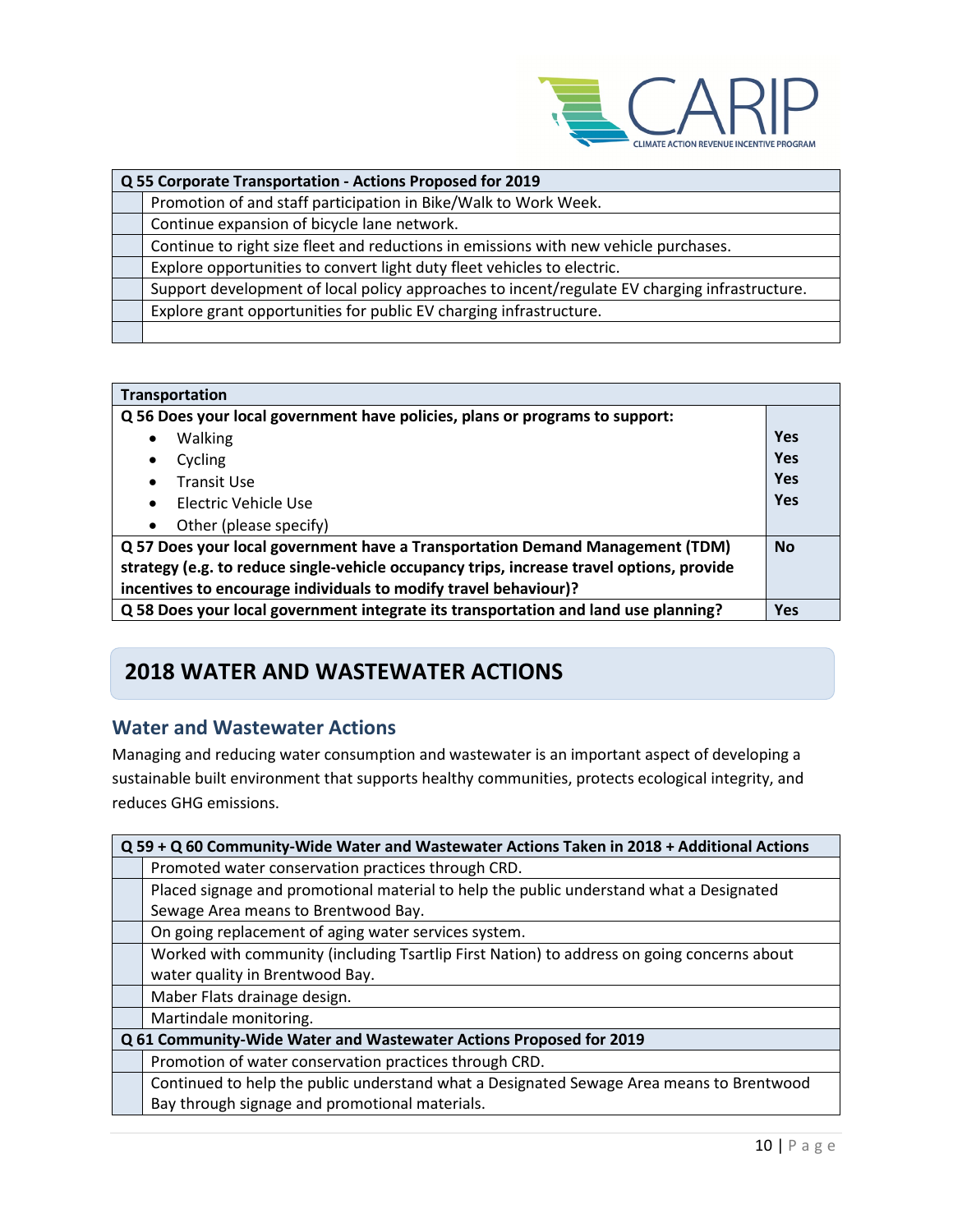

| Ongoing replacement of aging water services system.                                            |
|------------------------------------------------------------------------------------------------|
| Work with community (including Tsartlip First Nation) to address on going concerns about water |
| quality in Brentwood Bay.                                                                      |
| Implement Maber Flats drainage design.                                                         |
| Ongoing Martindale monitoring.                                                                 |

### **Q 62 + Q 63 Corporate Water and Wastewater Actions Taken in 2018 + Additional Actions**

| Q 64 Corporate Water and Wastewater Actions Proposed for 2019                          |  |
|----------------------------------------------------------------------------------------|--|
| Establish Corporate Policy on procurement of water conservation fixtures and fittings. |  |
|                                                                                        |  |
|                                                                                        |  |
|                                                                                        |  |
|                                                                                        |  |
|                                                                                        |  |

| <b>Water Conservation</b>                                                            |          |
|--------------------------------------------------------------------------------------|----------|
| Q 65 Does your local government have water conservation policies, plans or programs? | Yes      |
|                                                                                      | (through |
|                                                                                      | CRD)     |

# **2018 CLIMATE CHANGE ADAPTATION ACTIONS**

This section of the CARIP survey is designed to collect information related to the types of climate impacts local governments are experiencing and how they are being addressed.

| Q 66 Please identify the THREE climate impacts that are most relevant to your Local Government. |                                                                          |  |  |
|-------------------------------------------------------------------------------------------------|--------------------------------------------------------------------------|--|--|
| $\bullet$                                                                                       | Warmer winter temperatures reducing snowpack                             |  |  |
| $\bullet$                                                                                       | Changes to temperature and precipitation causing seasonal drought        |  |  |
| $\bullet$                                                                                       | Heatwaves impacting population health                                    |  |  |
| $\bullet$                                                                                       | Increased temperatures increasing wildfire activity                      |  |  |
| $\bullet$                                                                                       | Increased temperatures affecting air quality                             |  |  |
| ٠                                                                                               | Changing temperatures influencing species migration and ecosystem shifts |  |  |
| $\bullet$                                                                                       | Changing temperatures influencing ecosystem shifts                       |  |  |
|                                                                                                 | Extreme weather events contributing to urban and overland flooding       |  |  |
| $\bullet$                                                                                       | Sea level rise and storms causing coastal flooding and/or erosion        |  |  |
|                                                                                                 |                                                                          |  |  |
|                                                                                                 | Other (please specify):                                                  |  |  |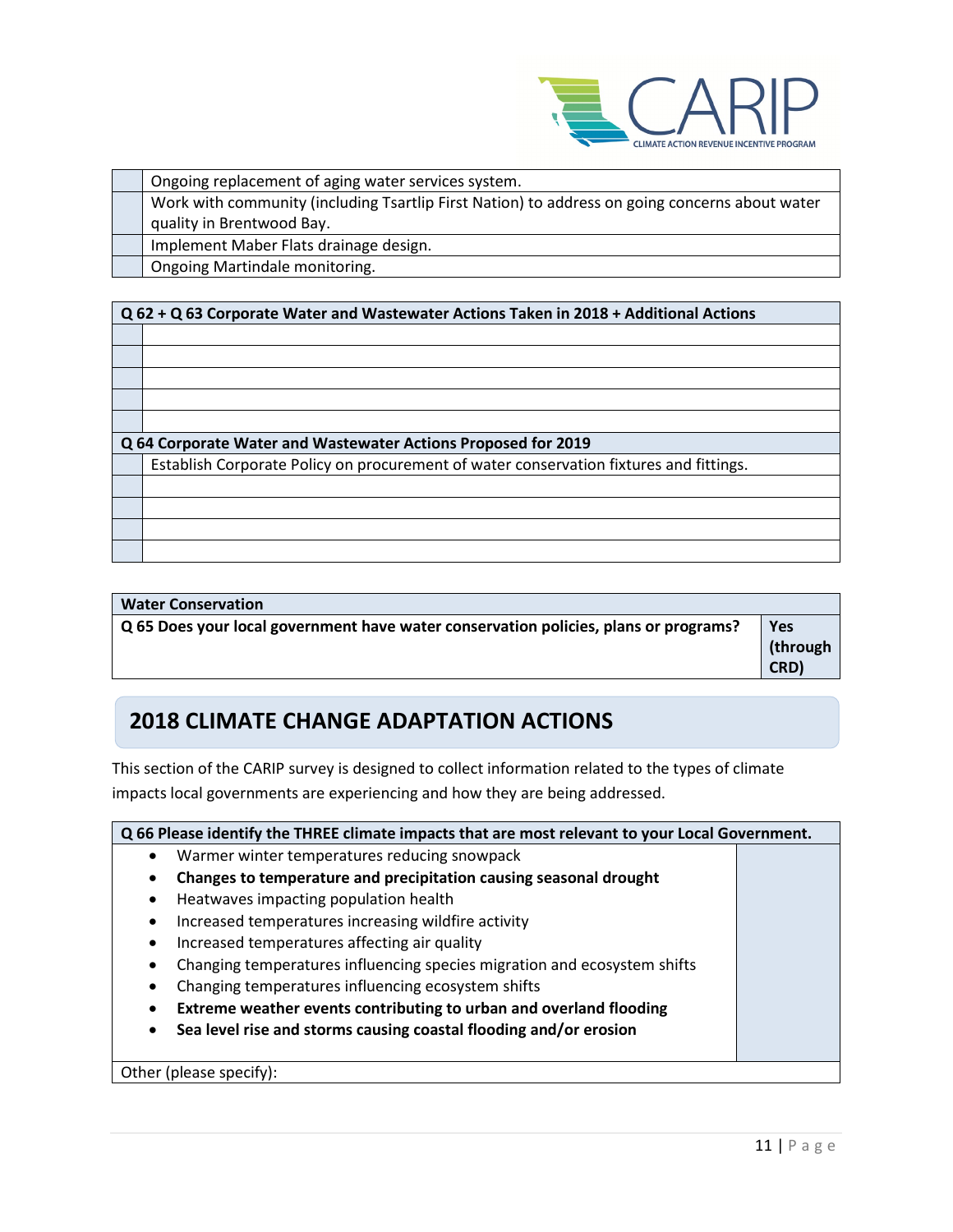

| Q 67 In 2018 has your local government addressed the impacts of a changing climate using any of |            |  |
|-------------------------------------------------------------------------------------------------|------------|--|
| the following?                                                                                  |            |  |
| <b>Risk and Vulnerability Assessments</b>                                                       | <b>No</b>  |  |
| <b>Risk Reduction Strategies</b>                                                                | <b>Yes</b> |  |
| <b>Emergency Response Planning</b>                                                              | Yes        |  |
| <b>Asset Management</b>                                                                         | <b>No</b>  |  |
| Natural/Eco Asset Management Strategies                                                         | <b>No</b>  |  |
| Infrastructure Upgrades (e.g. stormwater system upgrades)                                       | <b>Yes</b> |  |
| <b>Beach Nourishment Projects</b>                                                               | <b>No</b>  |  |
| <b>Economic Diversification Initiatives</b>                                                     | <b>No</b>  |  |
| <b>Strategic and Financial Planning</b>                                                         | <b>Yes</b> |  |
| <b>Cross-Department Working Groups</b>                                                          | <b>Yes</b> |  |
| <b>Official Community Plan Policy Changes</b>                                                   | <b>No</b>  |  |
| Changes to Zoning and other Bylaws and Regulations                                              | <b>No</b>  |  |
| Incentives for Property Owners (e.g. reducing storm water run-off)                              | <b>No</b>  |  |
| <b>Public Education and Awareness</b>                                                           | Yes        |  |
| Research                                                                                        | Yes        |  |
| Mapping                                                                                         | <b>Yes</b> |  |
| Partnerships                                                                                    | <b>Yes</b> |  |
|                                                                                                 |            |  |
| Other (please specify):                                                                         |            |  |

|                                          | Q 68 Climate Change Adaptation Actions Taken in 2018                                                |  |  |
|------------------------------------------|-----------------------------------------------------------------------------------------------------|--|--|
|                                          | Please elaborate on key actions and/or partnerships your local government has engaged in to prepare |  |  |
|                                          | for, and adapt to a changing climate. Add links to key documents and information where appropriate. |  |  |
|                                          | Continue to select drought-resistant native plant species for climate change adaptation.            |  |  |
|                                          | Continue to plant species for bees and other pollinators through a partnership for Farmlands        |  |  |
|                                          | Trust.                                                                                              |  |  |
|                                          |                                                                                                     |  |  |
|                                          |                                                                                                     |  |  |
|                                          |                                                                                                     |  |  |
|                                          | Q 69 Climate Change Adaptation Actions Proposed for 2019                                            |  |  |
|                                          | Compile climate impacts relevant to Central Saanich.                                                |  |  |
|                                          | Conduct risk & vulnerability assessment (include inventory of municipal assets, plan for sea level  |  |  |
|                                          | rise exc.)                                                                                          |  |  |
|                                          | Develop framework for climate adaptation plan for the municipality.                                 |  |  |
|                                          | Apply for grants to support needed infrastructure and programs.                                     |  |  |
|                                          |                                                                                                     |  |  |
| Q 70 For more information please contact |                                                                                                     |  |  |
|                                          | Maryanna Kenney at Maryanna.kenney@csaanich.ca                                                      |  |  |
|                                          |                                                                                                     |  |  |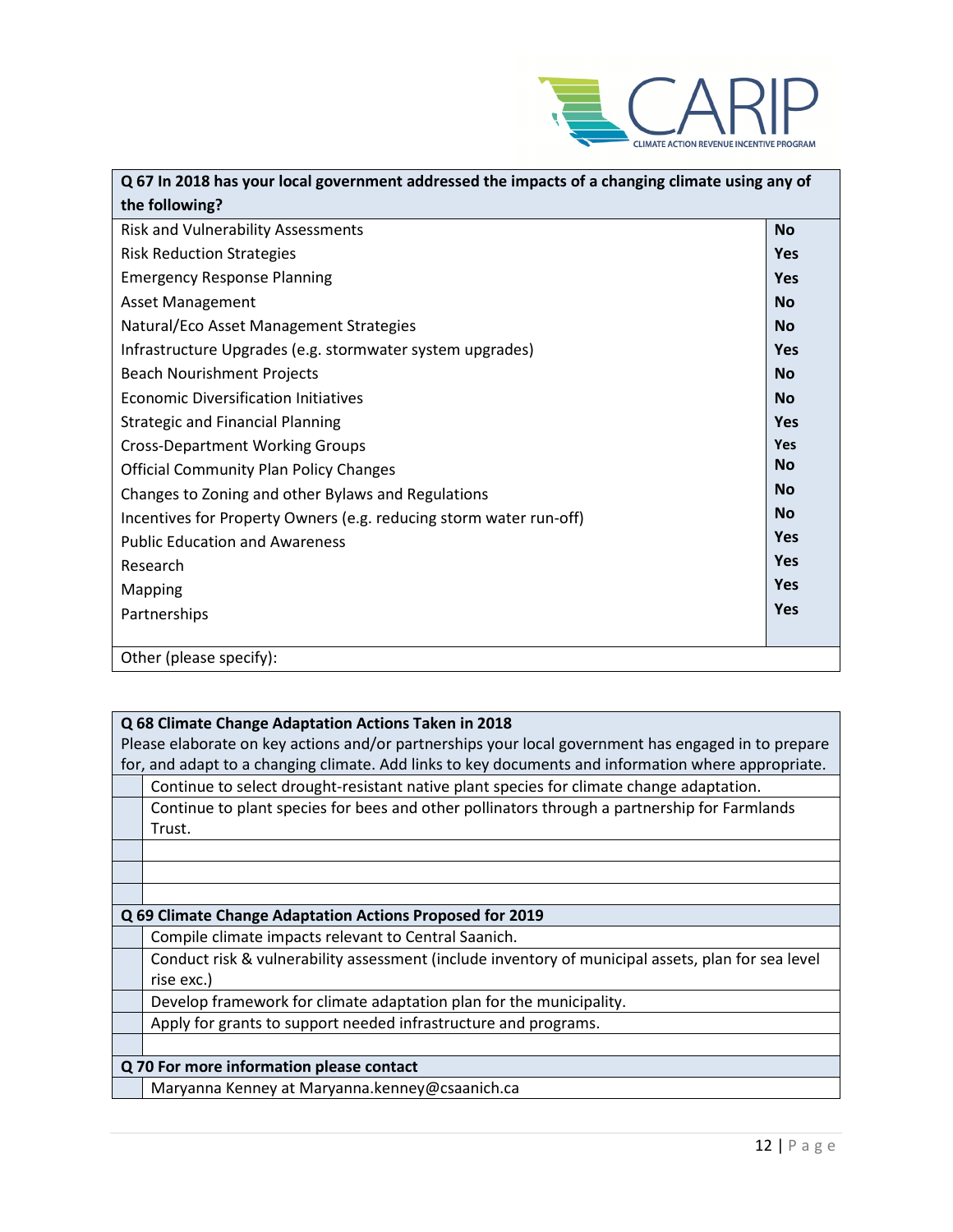

| Q 71. The following are key resources that may be helpful to your local government in identifying climate impacts, as |            |  |
|-----------------------------------------------------------------------------------------------------------------------|------------|--|
| well as, strategies, actions and funding to deal with them. For those resources that you have used, please indicate   |            |  |
| whether they were useful in advancing your work in climate change adaptation?                                         |            |  |
| Indicators of Climate Change for British Columbia                                                                     | All useful |  |
| Plan2Adapt                                                                                                            |            |  |
| <b>Climate Projections for Metro Vancouver</b>                                                                        |            |  |
| <b>Climate Projections for the Capital Region</b>                                                                     |            |  |
| <b>Climate Projections for the Cowichan Valley Regional District</b>                                                  |            |  |
| Province of BC's BC Adapts Video Series                                                                               |            |  |
| <b>Preparing for Climate Change: Implementation Guide for Local Governments</b>                                       |            |  |
| <b>Public Infrastructure and Engineering Vulnerability Committee's (PIEVC)</b>                                        |            |  |
| <b>Sea Level Rise Adaptation Primer</b>                                                                               |            |  |
| <b>BC Regional Adaptation Collaborative Webinars</b>                                                                  |            |  |
| <b>Retooling for Climate Change</b>                                                                                   |            |  |
| <b>Water Balance Model</b>                                                                                            |            |  |
| <b>Water Conservation Calculator</b>                                                                                  |            |  |
|                                                                                                                       |            |  |
| Funding:                                                                                                              |            |  |
| <b>National Disaster Mitigation Program (NDMP)</b>                                                                    |            |  |
| <b>Community Emergency Preparedness Fund (CEPF)</b>                                                                   |            |  |
| <b>Municipalities for Climate Innovation Program (MCIP)</b>                                                           |            |  |
| <b>Climate Adaptation Partner Grants (FCM)</b>                                                                        |            |  |
| <b>Infrastructure Planning Grants (MAH)</b>                                                                           |            |  |
| <b>Federal Gas Tax Fund</b>                                                                                           |            |  |
|                                                                                                                       |            |  |
| Other (please specify)                                                                                                |            |  |

# **2018 OTHER CLIMATE ACTIONS**

## <span id="page-12-0"></span>**Other Climate Actions**

This section provides local governments the opportunity to report other climate actions that are not captured in the categories above.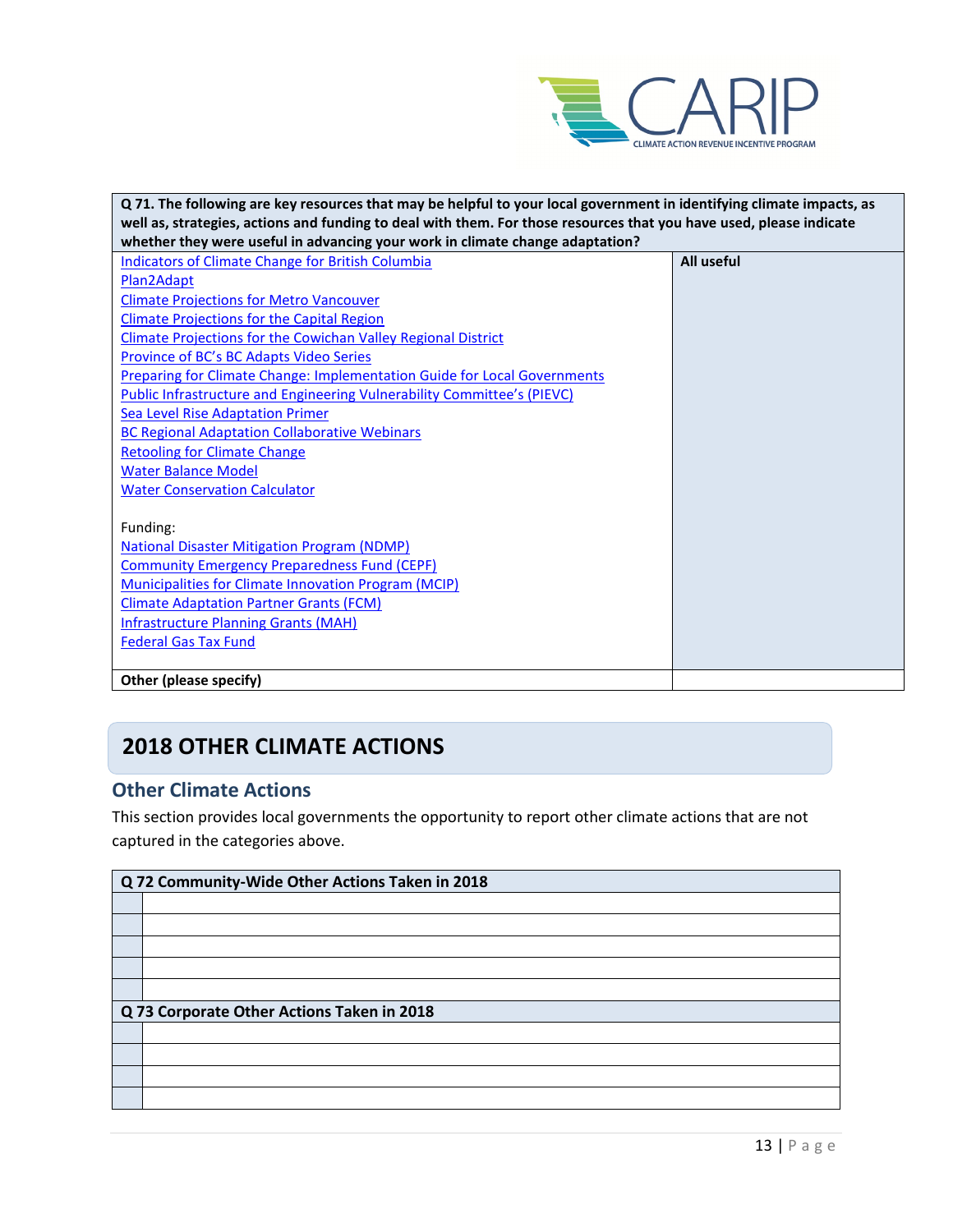

#### **Other**

**Q 74 Are you familiar with the [Community Lifecycle Infrastructure Costing Tool \(CLIC\)?](https://toolkit.bc.ca/Plan-Do/Community-Lifecycle-Infrastructure-Costing-CLIC-Tool) No**

**Q 75 Is your local government using the [CLIC](https://toolkit.bc.ca/Plan-Do/Community-Lifecycle-Infrastructure-Costing-CLIC-Tool) tool? No**

## **INNOVATION AND PEER-TO-PEER LEARNING**

#### <span id="page-13-0"></span>**Innovation**

This section provides the opportunity to showcase an innovative *Corporate and/or Community-Wide*  GHG reduction and/or climate change adaptation activity that your local government has undertaken and that has had, or has the potential to have, a significant impact. You are welcome to highlight an action that has already been listed.

Projects included here may be featured as success stories on th[e B.C. Climate Action Toolkit](http://www.toolkit.bc.ca/) and/or shared with other local governments to inspire further climate action. Please add links to additional information where possible.

Communities that have conducted innovative initiatives may want to consider making applications to [CEA's Climate and Energy Action Awards,](http://communityenergy.bc.ca/climate-and-energy-action-awards/) [FCM Sustainable Communities Awards](https://fcm.ca/home/awards/sustainable-communities-awards.htm) or t[o FCM's National](https://fcm.ca/home/programs/partners-for-climate-protection/national-measures-report.htm)  [Measures Report.](https://fcm.ca/home/programs/partners-for-climate-protection/national-measures-report.htm)

#### **Q 76 Community-Wide Innovation Action**

Develop online climate leadership education and awareness program using website, twitter and online engagement tools.

**Q 77 Corporate Innovation Action**

**Q 78 For more information on actions described above contact**

## <span id="page-13-1"></span>**Programs, Partnerships and Funding Opportunities**

Local governments often rely on programs, partnerships and funding opportunities to achieve their climate action goals. Please share the names of programs and organizations that have supported your local government's climate actions by listing each entry in the box below separated by a forward slash (e.g. program1/program2).

#### **Mitigation**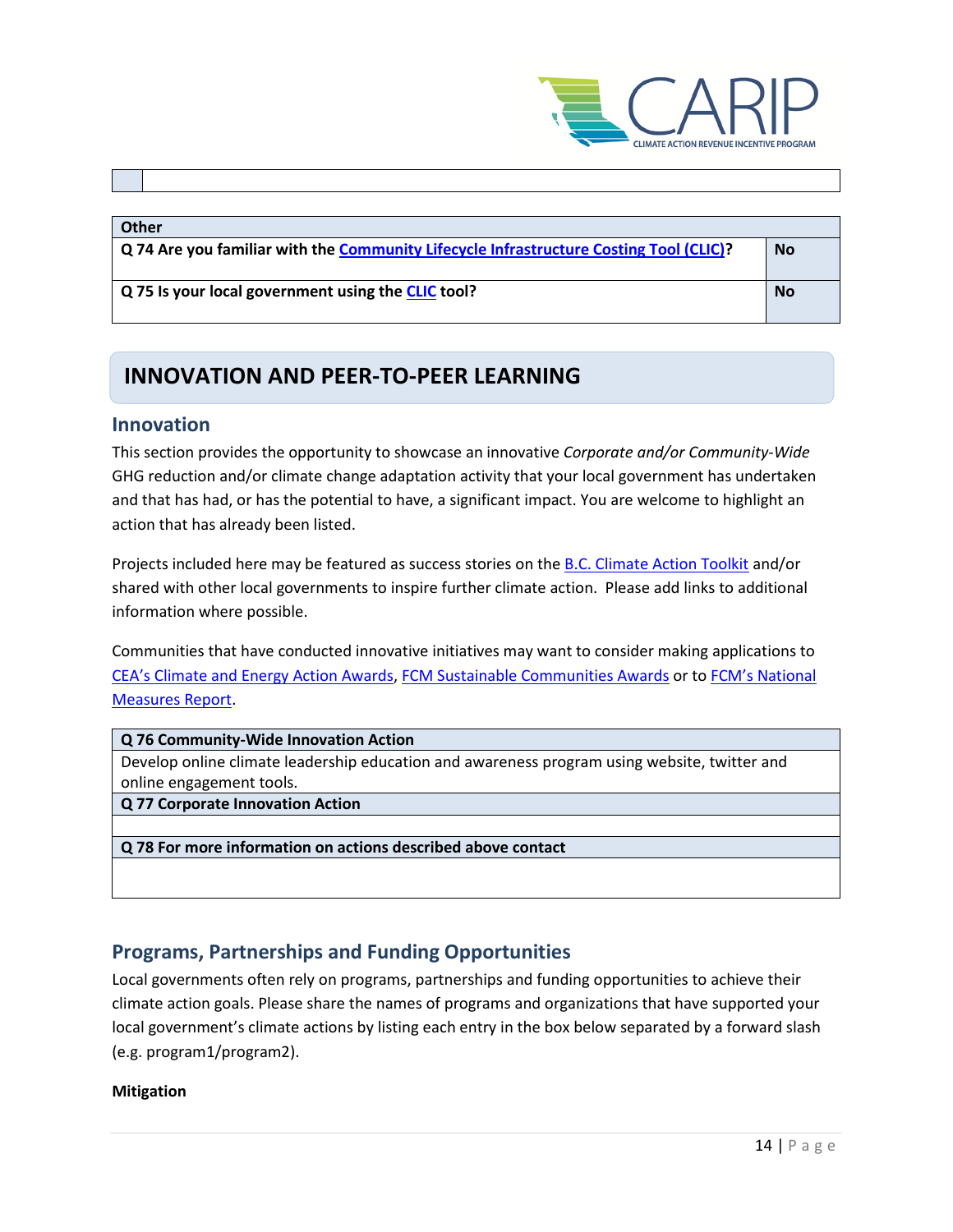

**Q 79 Mitigation Programs, Partnerships and Funding** Level 2 EV Charging Station grant CRD Inter-municipal Working Group **CSCEA PCP** Farmlands Trust

#### **Adaptation**

**Q 80 Adaptation Programs, Partnerships and Funding** FCM MCIP grant

## **2018 CARBON NEUTRAL REPORTING**

Local governments are required to report on their progress in achieving their carbon neutral goal under the [B.C. Climate Action Charter.](https://www2.gov.bc.ca/gov/content/governments/local-governments/climate-action/bc-climate-action-charter) Working with B.C. local governments, the joint Provincial-UBCM Green Communities Committee (GCC) has established a common approach to determining carbon neutrality for the purposes of the Climate Action Charter, including a Carbon Neutral Framework and supporting guidance for local governments on how to become carbon neutral.

Prior to completing this portion of the survey, please ensure that you are familiar with guidance available on th[e B.C. Climate Action Toolkit website,](http://www.toolkit.bc.ca/) especially the [Workbook](https://www.toolkit.bc.ca/sites/default/files/CarbonNeutralWorkbook.V2_noapdcs_03.12_1.pdf) and [Becoming Carbon](http://www.toolkit.bc.ca/sites/default/files/Becoming%20Carbon%20Neutral%20V3%20FINAL%20July%202014_0.pdf)  [Neutral: A Guide for Local Governments in British Columbia.](http://www.toolkit.bc.ca/sites/default/files/Becoming%20Carbon%20Neutral%20V3%20FINAL%20July%202014_0.pdf)

*Please note: As a result of the BC Recycling Regulation, local governments are no longer required to account for GHG emissions from vehicles, equipment and machinery required for the collection, transportation and diversion of packaging and printed paper, in their annual Climate Action Revenue Incentive Program (CARIP) reports.*

## <span id="page-14-0"></span>**Reporting Emissions**

| Q 81 Did your local government measure corporate GHG emissions for 2018?      | Yes                          |
|-------------------------------------------------------------------------------|------------------------------|
|                                                                               |                              |
| Q 82 If your local government measured 2018 corporate GHG emissions, please   | 292 tCO <sub>2</sub> e (283) |
| report the number of corporate GHG emissions from services delivered directly | tCO <sub>2</sub> e require   |
| by your local government (in tonnes of carbon dioxide equivalent)             | offsets)                     |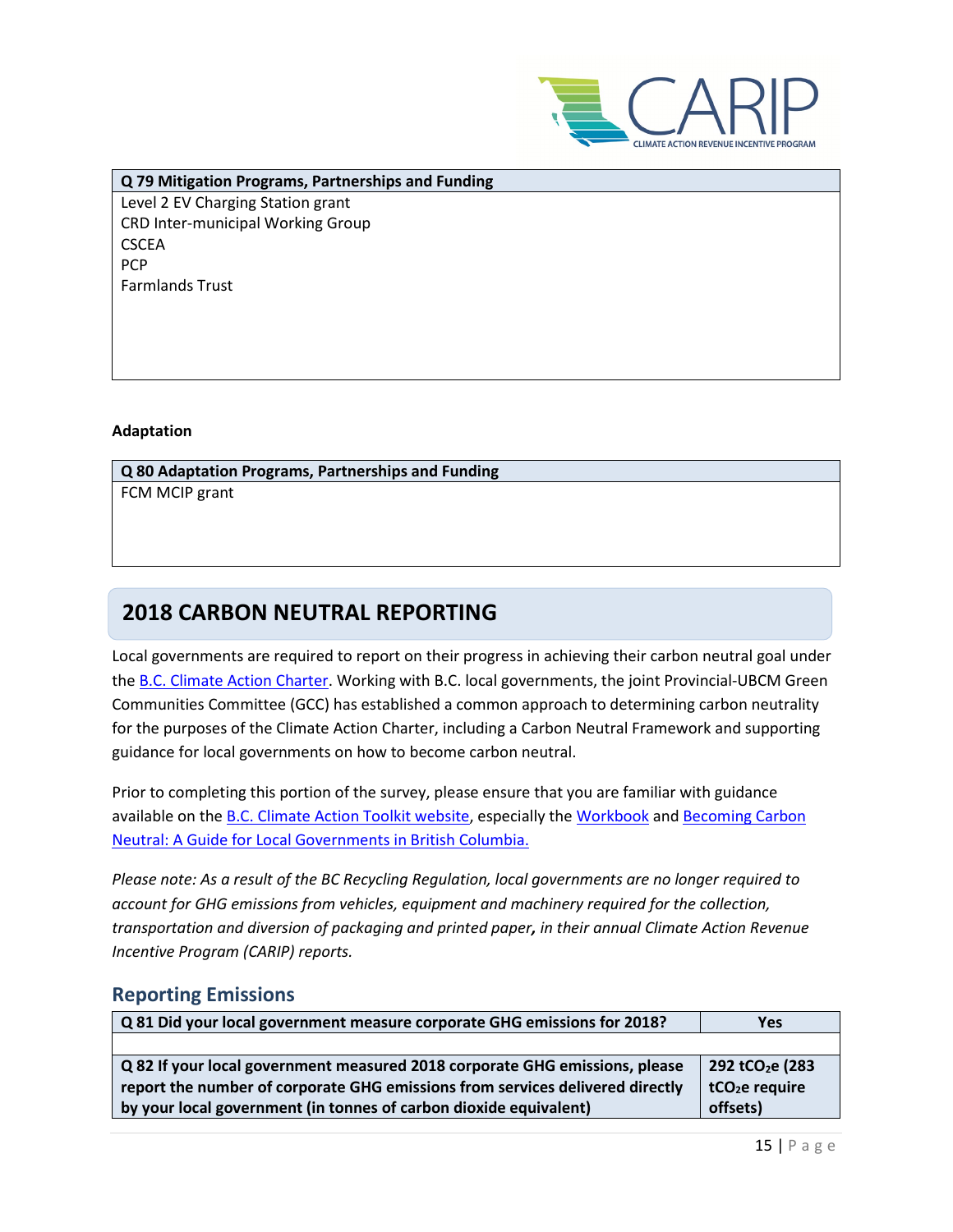

| Q 83 If your local government measured 2018 corporate GHG emissions, please<br>report the number of corporate GHG emissions from contracted services (in<br>tonnes of carbon dioxide equivalent) |               |
|--------------------------------------------------------------------------------------------------------------------------------------------------------------------------------------------------|---------------|
|                                                                                                                                                                                                  |               |
| Q 84 TOTAL A: CORPORATE GHG EMISSIONS FOR 2018 (Direct GHGs +<br><b>Contracted GHGs)</b>                                                                                                         | 283 tCO $2$ e |

## **Reporting Reductions and Offsets**

To be carbon neutral, a local government must balance their TOTAL corporate GHG emissions generated in 2018 by one or a combination of the following actions:

- undertake GCC-supported Option 1 Project(s)
- undertake GCC-supported Option 2 Project(s)
- purchase carbon offsets from a credible offset provider

*For more information about options to balance or offset corporate GHG emissions please refer to [Becoming Carbon Neutral: A Guidebook for Local Governments in British Columbia.](http://www.toolkit.bc.ca/sites/default/files/Becoming%20Carbon%20Neutral%20V3%20FINAL%20July%202014_0.pdf)*

If applicable, please report the 2018 GHG emissions reductions (in tonnes of carbon dioxide equivalent (tCO2e)) being claimed from any of the following Option 1 GHG Reduction Projects:

| <b>OPTION 1 PROJECTS</b>                                                                    | <b>REDUCTIONS</b>        |
|---------------------------------------------------------------------------------------------|--------------------------|
|                                                                                             |                          |
| Q 85 Energy Efficient Retrofits (in tonnes of carbon dioxide equivalent (tCO2e))            |                          |
|                                                                                             |                          |
| Q 86 Solar Thermal (in tonnes of carbon dioxide equivalent (tCO2e))                         |                          |
|                                                                                             |                          |
| Q 87 Household Organic Waste Composting (in tonnes of carbon dioxide<br>equivalent (tCO2e)) | 178.7 tCO <sub>2</sub> e |
|                                                                                             |                          |
| Q 88 Low Emission Vehicles (in tonnes of carbon dioxide equivalent (tCO2e))                 |                          |
|                                                                                             |                          |
| Q 89 Avoided Forest Conversion (in tonnes of carbon dioxide equivalent<br>(tCO2e)           |                          |
|                                                                                             |                          |
| Q 90 TOTAL B: REDUCTIONS FROM ALL OPTION 1 PROJECTS FOR 2018                                | 178.7 $tCO2e$            |

**Q 91 If applicable, please report the names and 2018 GHG emissions reductions (in tonnes of carbon dioxide equivalent (tCO2e)) being claimed from Option 2 GHG Reduction Projects:**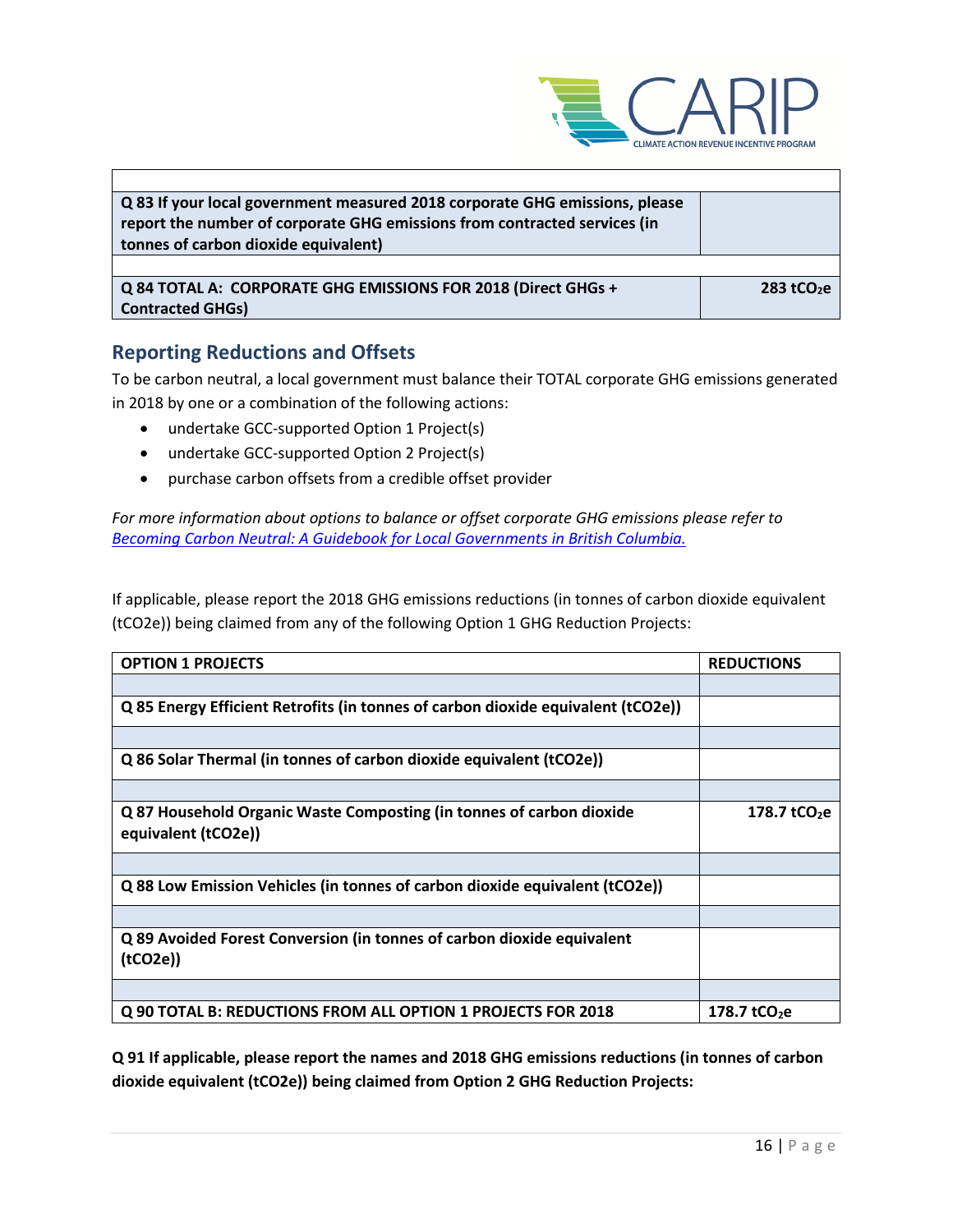

| <b>Option 2 Project Name</b>                                 | <b>REDUCTIONS</b> |
|--------------------------------------------------------------|-------------------|
|                                                              |                   |
| <b>Option 2 GHGs Reduced (tCO2e)</b>                         |                   |
|                                                              |                   |
| <b>Option 2 Project Name</b>                                 |                   |
|                                                              |                   |
| <b>Option 2 GHGs Reduced (tCO2e)</b>                         |                   |
|                                                              |                   |
| <b>Option 2 Project Name</b>                                 |                   |
|                                                              |                   |
| <b>Option 2 GHGs Reduced (tCO2e)</b>                         |                   |
|                                                              |                   |
| Q 92 TOTAL C: REDUCTIONS FROM ALL OPTION 2 PROJECTS FOR 2018 |                   |

#### **Offsets**

**Q 93 If applicable, please report the name of the offset provider, type of project and number of offsets purchased (in tonnes of carbon dioxide equivalent (tCO2e)) from an offset provider for the 2018 reporting year:**

*NOTE: DO NOT INCLUDE ANY FUNDS THAT MAY BE SET ASIDE IN A CLIMATE ACTION RESERVE FUND.*

| <b>Offset Provider Name</b>                                | <b>OFFSETS</b>           |
|------------------------------------------------------------|--------------------------|
| Offsetters - Quadra Island Forestland Conservation Project | 104.3 tCO <sub>2</sub> e |
| Offsets (tCO2e)                                            |                          |
|                                                            |                          |
|                                                            |                          |
| <b>Offset Provider Name</b>                                |                          |
|                                                            |                          |
|                                                            |                          |
| Offsets (tCO2e)                                            |                          |
|                                                            |                          |
| Q 94 TOTAL D: OFFSETS PURCHASED FOR 2018                   | 104.3 tCO <sub>2</sub> e |

## **Q 95 TOTAL REDUCTIONS AND OFFSETS FOR 2018 (Total B+C+D) = \_\_283\_ tCO2e**

## **Corporate GHG Emissions Balance for 2018**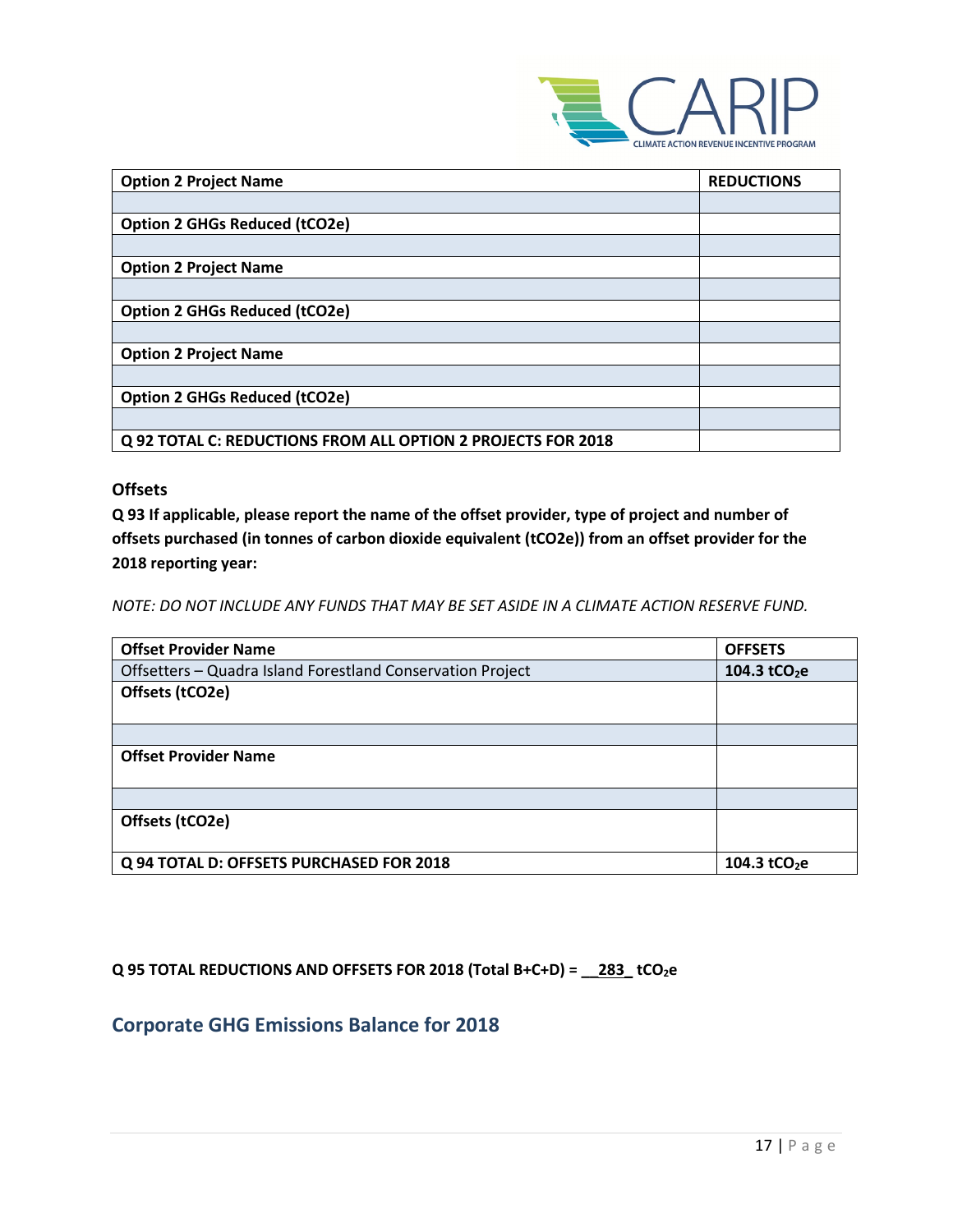

Your local government's Corporate GHG Emissions Balance is the difference between total corporate offsetable GHG emissions (direct + contracted emissions) and the GHG emissions reduced through GCC Option 1 and Option 2 projects and/or the purchase of offsets.

### **Q 96 CORPORATE GHG EMISSIONS BALANCE FOR 2018 = (A – (B+C+D)) = \_\_\_\_\_\_\_\_\_\_0\_ tCO2e**

## **If your Corporate GHG Emissions Balance is negative or zero, your local government is carbon neutral. CONGRATULATIONS!**

**Q 97 If your local government was carbon neutral in 2018, please record any emissions reductions you will be carrying over for future years and the source of the reductions, including the year they were earned (e.g. organics diversion, 2018 100 tCO2e)**

| SOURCE OF CARRY OVER EMISSION REDUCTIONS (and year earned)      | <b>REDUCTIONS</b> |
|-----------------------------------------------------------------|-------------------|
|                                                                 |                   |
|                                                                 |                   |
|                                                                 |                   |
|                                                                 |                   |
|                                                                 |                   |
| Q 98 BALANCE OF REDUCTIONS ELIGIBLE FOR CARRY OVER TO NEXT YEAR | tCO <sub>2e</sub> |

| Carbon Neutral Reporting                                                                        |     |
|-------------------------------------------------------------------------------------------------|-----|
| $\mid$ Q 99 Does your local government set aside funds in a climate reserve fund or<br>similar? | Yes |

# **GCC CLIMATE ACTION RECOGNITION PROGRAM**

## **Green Communities Committee Climate Action Recognition Program**

The joint Provincial-UBCM Green Communities Committee (GCC) is pleased to be continuing the Climate Action Recognition Program again this year. This multi-level program provides the GCC with an opportunity to review and publicly recognize the progress and achievements of each Climate Action Charter (Charter) signatory.

Recognition is provided on an annual basis to local governments who demonstrate progress on their Charter commitments, according to the following: